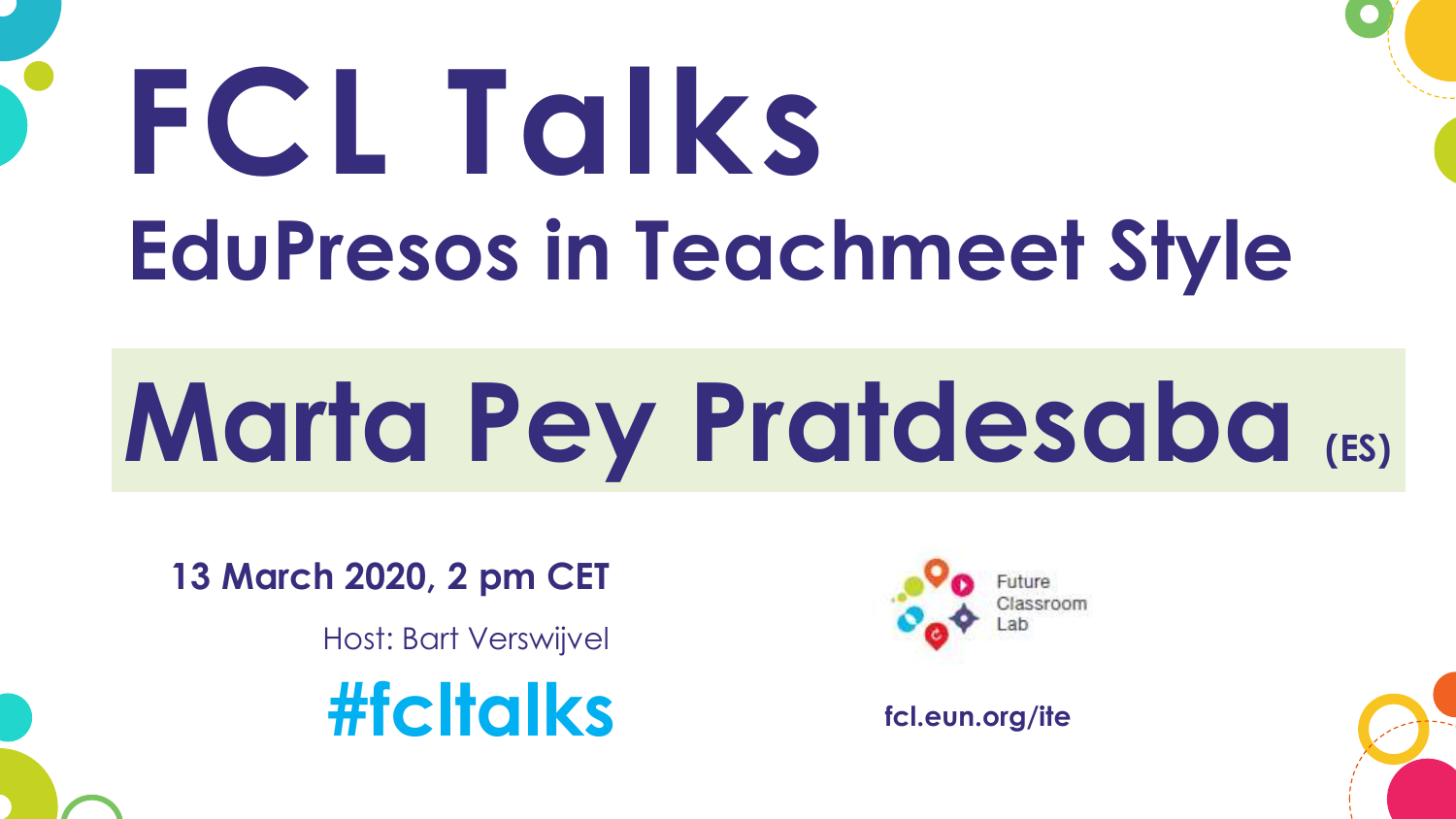# TEACHING ABOUT CLIMATE CHANGE THROUGH ETWINNING

### AN ONLINE COLLABORATIVE PROJECT ON THE POLITICS OF CLIMATE **CHANGE**

"Climate Change is a Political Choice"



*Marta Pey*

English teacher at Ins. Jaume Callís (Vic, Barcelona) European Projects Advisor Department of Education of Catalonia eTwinning & FCL Lab Ambassador





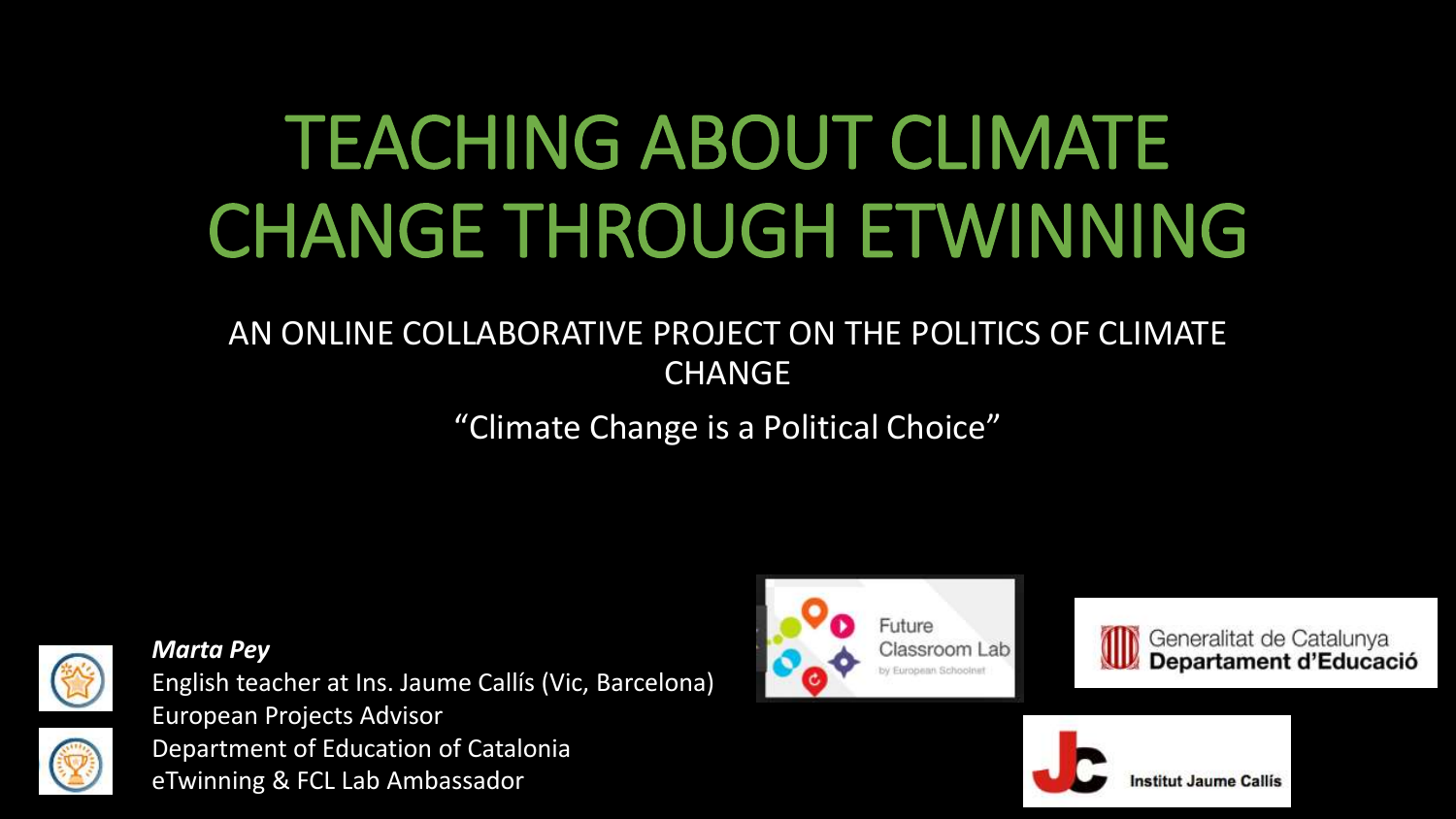# "CLIMATE CHANGE IS A POLITICAL CHOICE"

- About climate change
- About the politics of climate change



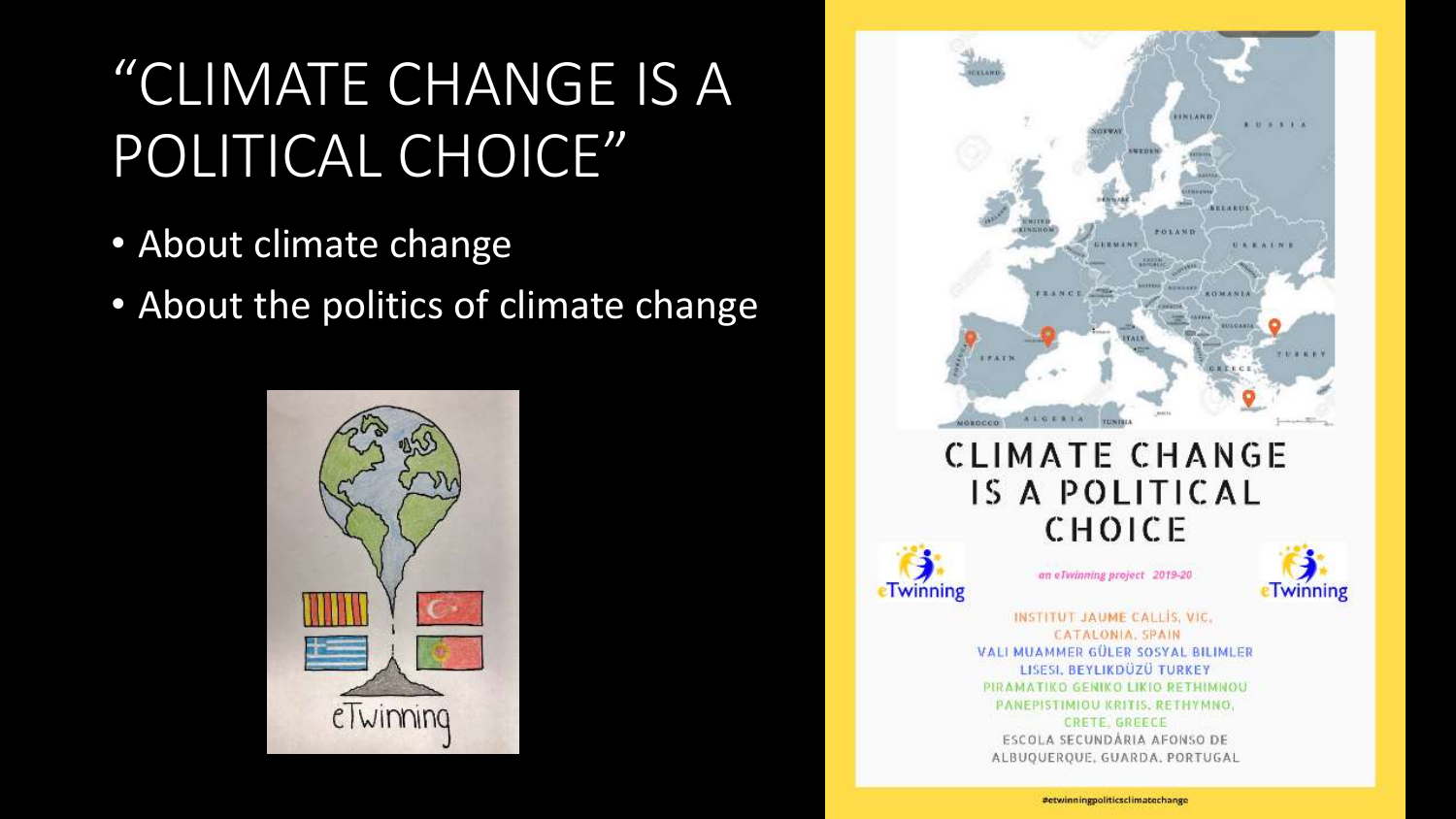# PROJECT PLAN

### OBJECTIVES:

- research and learn about Global Warming, Climate Change and possible solutions;
- use the ICT to create, communicate, exchange information and collaborate online;
- develop writing, listening, reading and speaking skills in English as a foreign language;
- develop key competences through a series of motivating activities;
- create a European identity by learning about other countries and cultures, and infer their own.

#### **PROJECT PLAN**

### **CLIMATE CHANGE IS A POLITICAL CHOICE**

#### AN ETWINNING PROJECT ON THE POLITICS OF CLIMATE CHANGE

SEPTEMBER-DECEMBER 2019

#### STEP I **INTRODUCTIONS**



. WARM UP ACTIVITY: UN Climate Change Submit, NY . INTRODUCING OURSELVES · INTRODUCING OUR SCHOOLS, TOWNS, REGIONS & **COUNTRIES** LOGO CONTEST · SEASON'S GREETINGS

#### STEP<sub>2</sub> **LEARNING ABOUT CLIMATE CHANGE & POLITICS**



#### STEP<sub>3</sub>



#### **SUMMIT ON CLIMATE CHANGE**

**APRIL-JUNE 2020** 

· Plan your speeche

• A European Youth Climate Change Summi

#### **EVALUATION**

ASSESSMENT OF THE PROJECT BY STUDENTS & **TEACHERS** 



on & prior knowledge on climate



**DISSEMINATION** 



**INTERNAL & EXTERNAL Project webpage** School webpage: Facebook group & Social media #etwinningpoliticsclimatechange **Press releases** 

· Noticeboards, meetings, conference

Güler Sosyal Bilimler Lisesi, Istam

ou Kritis, Rethymno, Crete, Gree

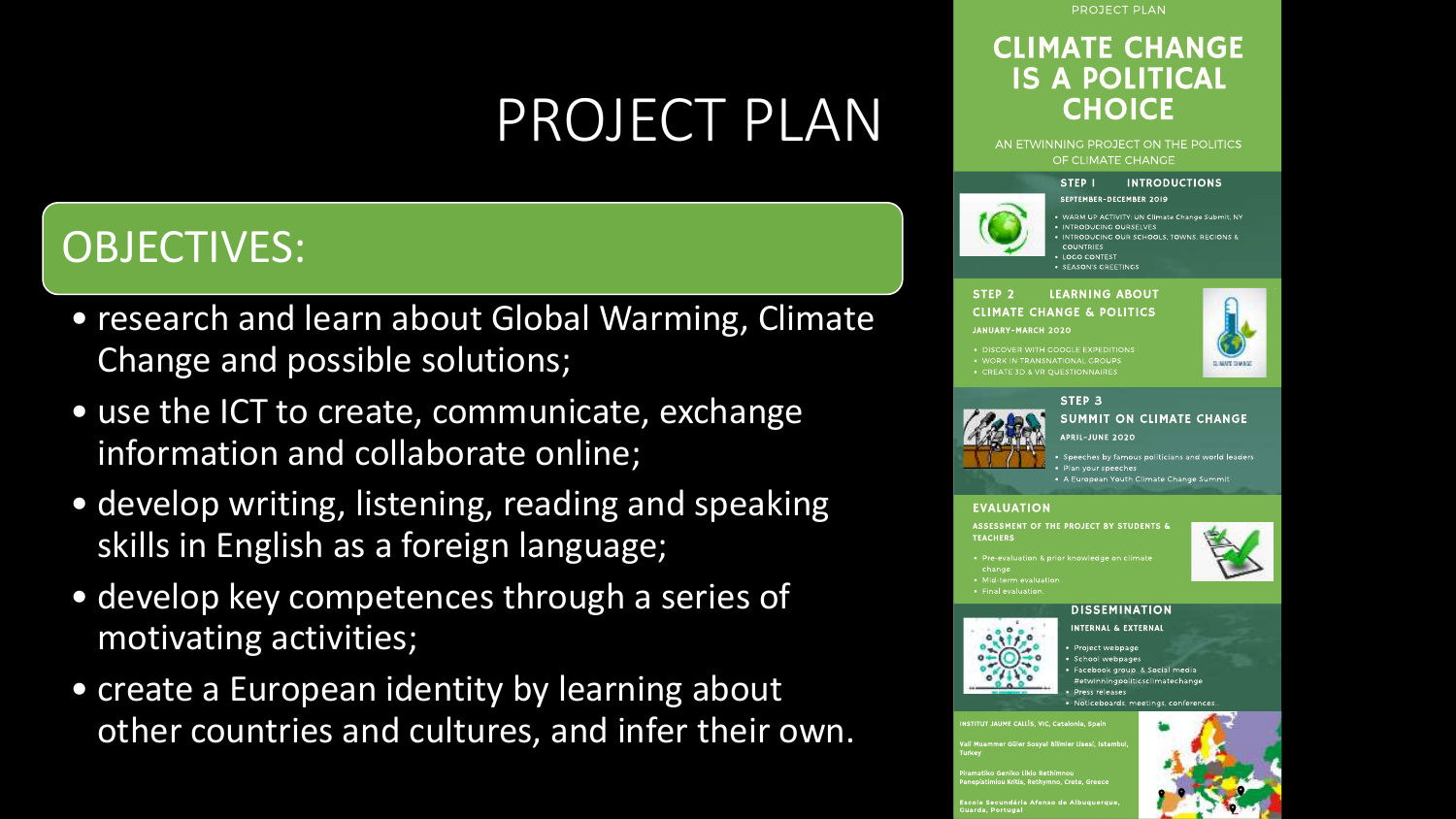# Some activities done so far

Discussion forums on SUMMITS:

Which news, agreements, commitments have been made by world leader politicians and other influential people in the UN Climate Change Summit in New York (21-23 Sep 2019) and in Madrid (2-13 Dec 2019)?





### What is your opinion? What should be done?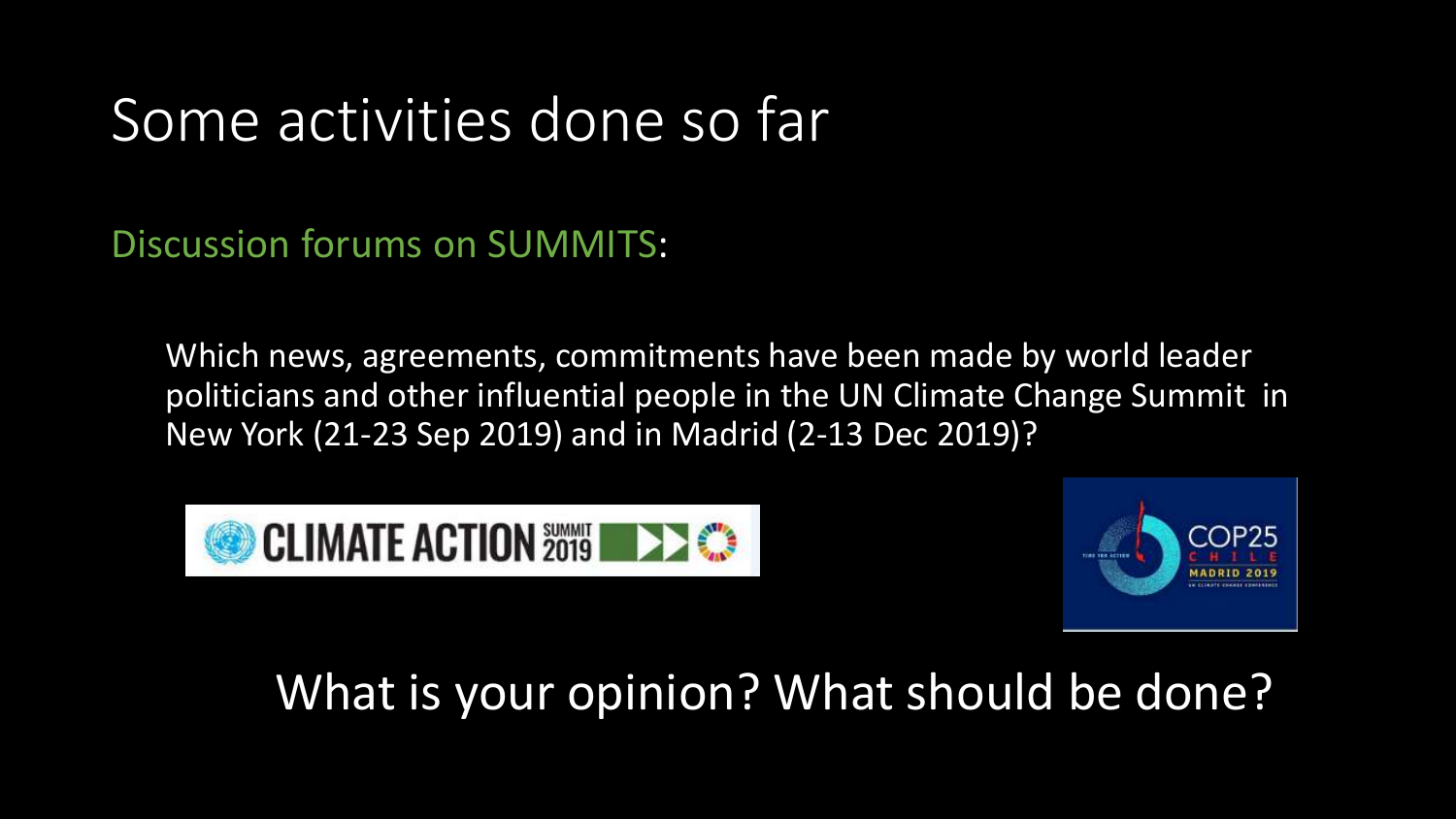# Learn about climate change & what politicians are or are not doing

Watch National Geographic documentary: "Before the Flood" by Leonardo di Caprio

Take part in a forum

Take part in a videoconference with student representatives of the 4 partner countries

Take part in a Kahoot challenge about the film





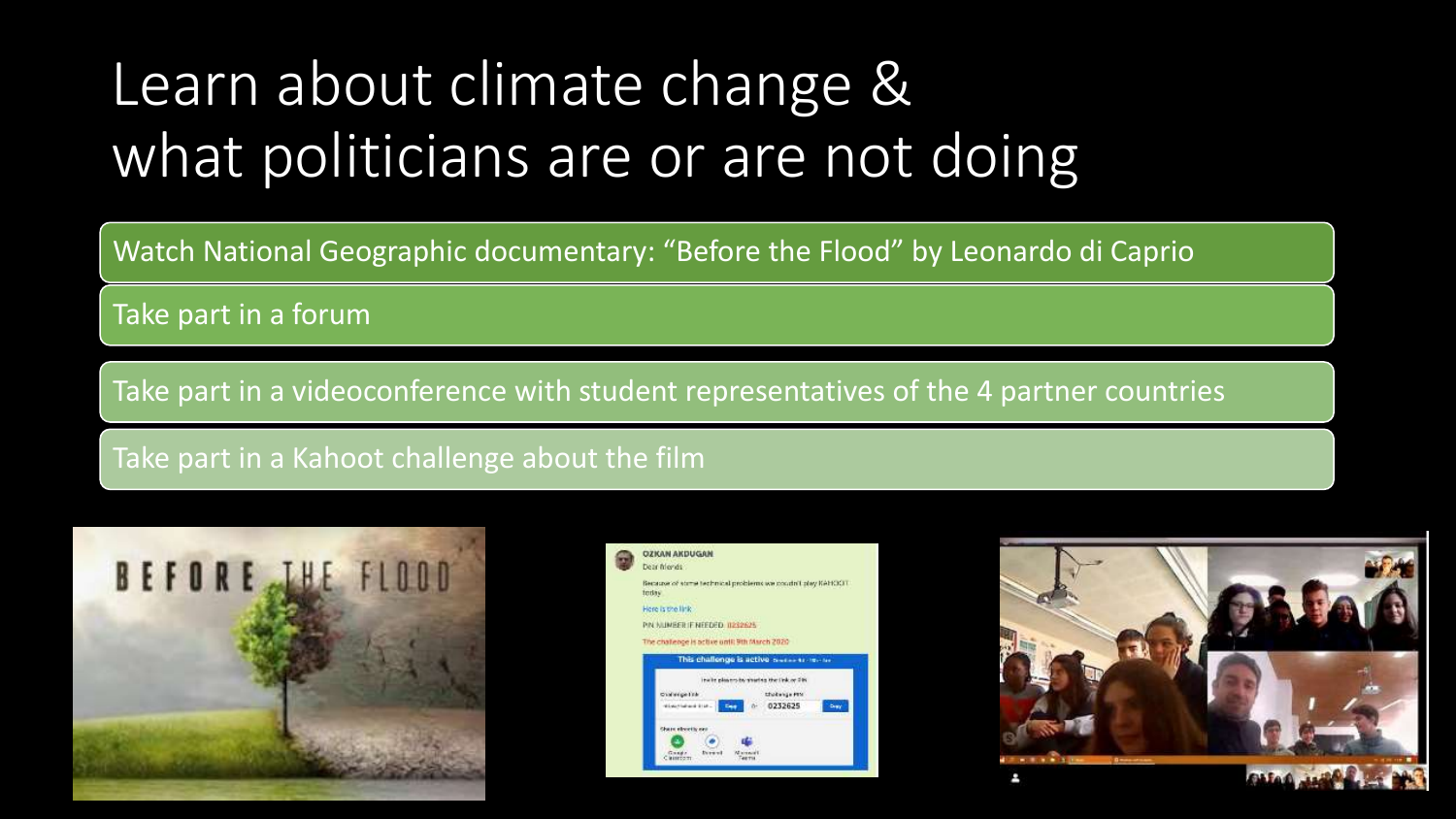### Create infographics and Virtual Reality Galleries in transnational groups in 9 different topics

### https://www.artsteps.com/view/ 5e6690199520064e0d7030b8



### 2.2. Delving Into Climate Change

- 2.2.1. Rise of temperatures &
- droughts
- 2.2.2. Rise of sea level & melting
- of polar ice
- 2.2.3. Extreme weather
- 2.2.4. Ocean Acidification
- 2.2.5. Biodiversity Loss
- 2.2.6 Risks for Human Health
- 2.2.7. Climate Refugees
- 2.2.8. Wildfires & Deforestation
- 2.2.9. Increase of Air Pollution

### **GROUP-4 OCEAN ACIDIFICATION**

#### LEARN ABOUT OUR OCEANS

#### **WHAT IS IT?**



The name " Ocean Acidification " is the continuous pH decline of the oceans around the planet. The pH is a measurement of the acidity of a solution.

#### CAUSE

When carbon dioxide gas levels rise in the ocean, it affects all the water. When marine organisms die on the seabed, their remains accumulate and form corals consisting of coals. These compounds have an impact on the composition of the water as they carry acidity.



#### **EFFECTS**



#### **CONSEQUENCES**

**SOLUTIONS** 

The impacts of ocean acidification could be enormous. The change in ocean chemistry leads to collapsing food webs. correnive polar seas, dying coral reefs and mass extinctions, this could provoke an alteration in our food, water and air. making it impossible to consume



#### Alternativ



Weiter

-Strict and relevant regulations -Reducing the consumption of carbon-oriented energy sources -Use of alternative water sources

#### etwinning project - climate change is a political choice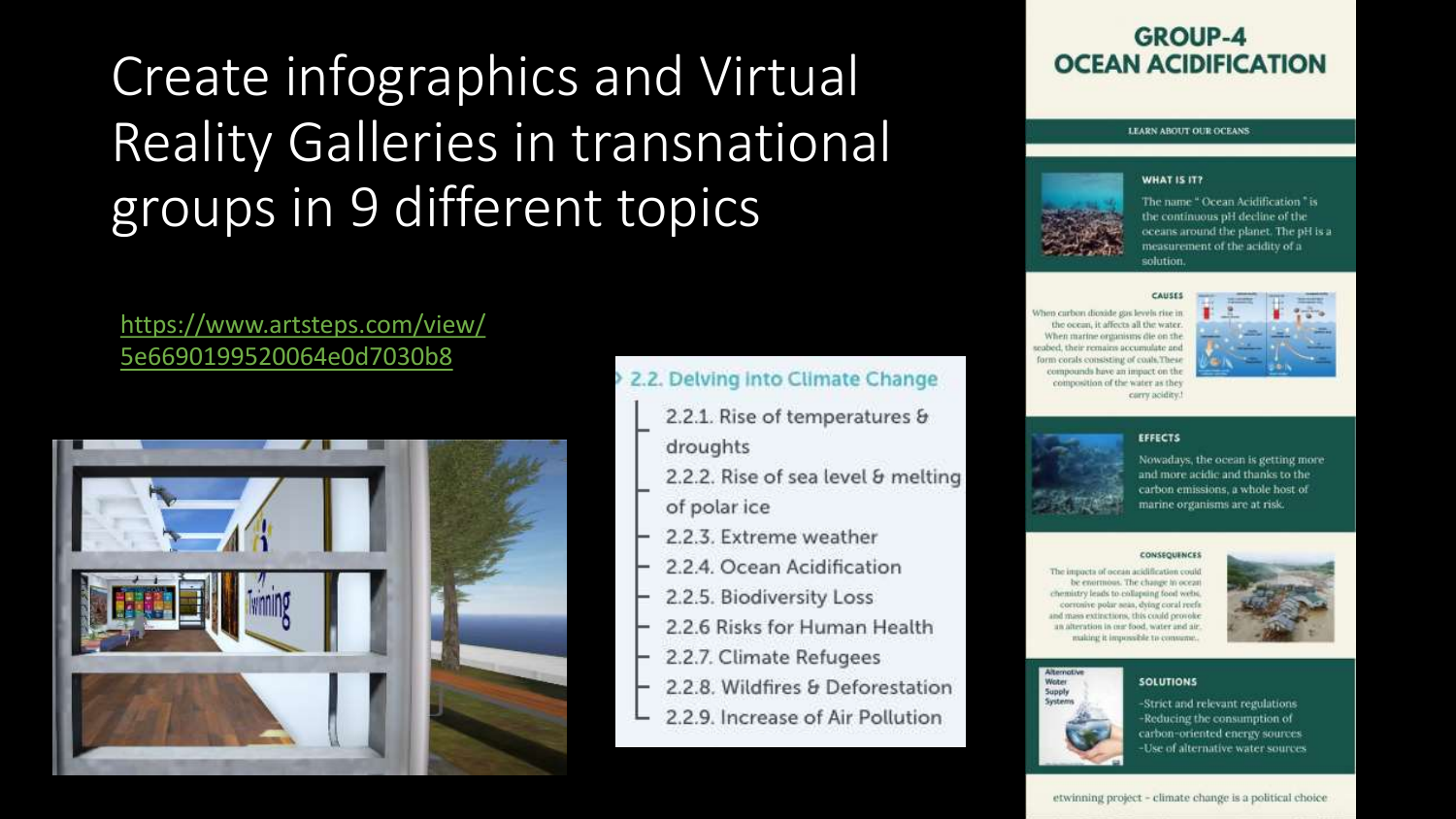# Our climate change map





Barcelona is the fifth city in Europe with the highest atmospheric pollution, a fact that is highly detrimental to the people living there. The Barcelona Institute for Global Health (ISGlobal) estimates that 659 premature deaths could be avoided in the city if the levels of the PM2.5 pollutant particle were reduced to those recommended by World Health Organization.

₹ 39.4129, 2.90484

4. / 四言

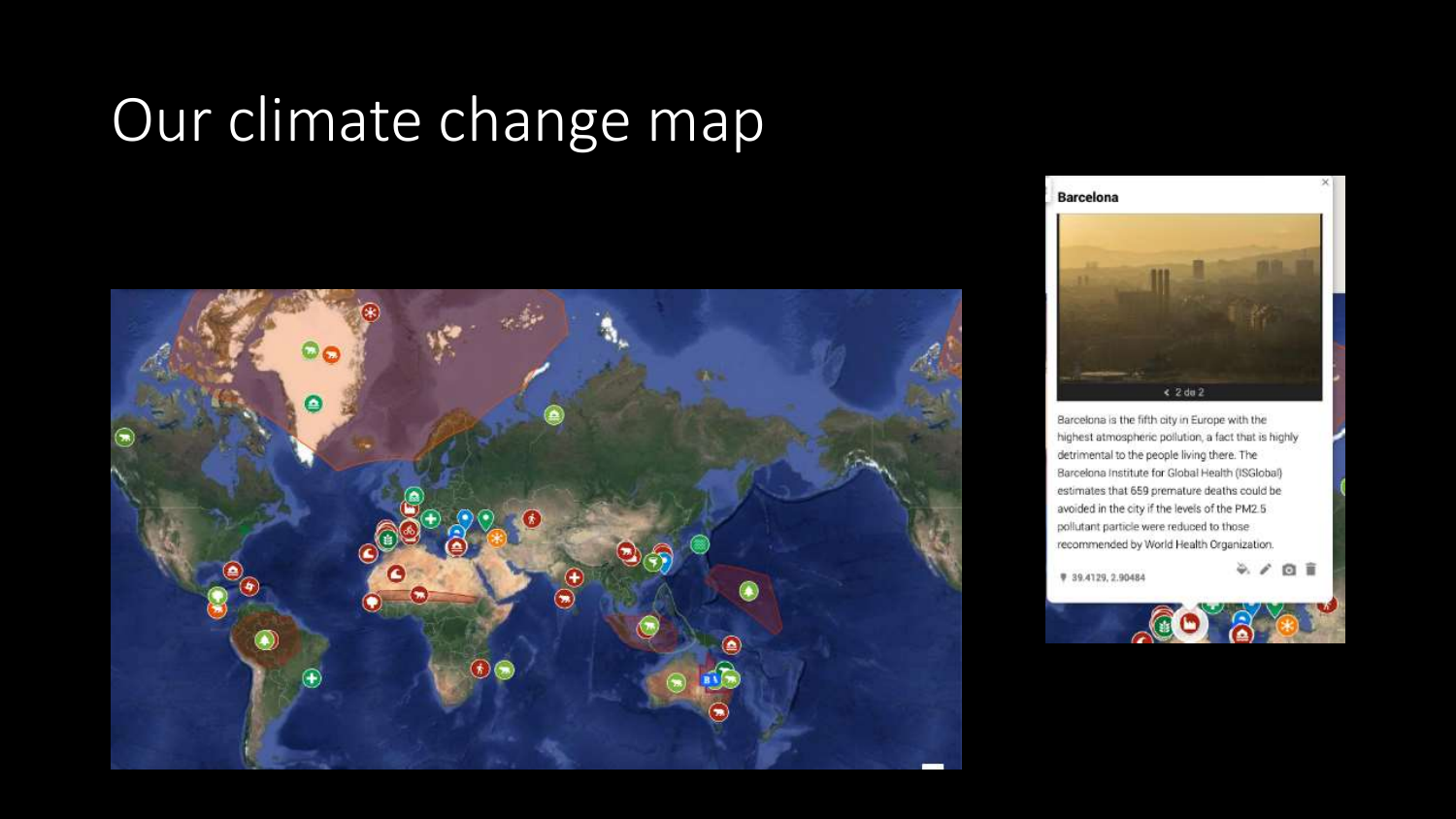padlet



### **O**: Marta + 13 = 6h **POLITICS & CLIMATE CHANGE: AT LOCAL LEVEL**

ETWINNING PROJECT: THE POLITICS OF CLIMATE CHANGE

#### padlet



Ch Marta + 10 · 6h

### POLITICS & CLIMATE CHANGE: AT REGIONAL LEVEL

ETWINNING PROJECT: THE POLITICS OF CLIMATE CHANGE

#### padlet



#### **O** Marta + 12 6h POLITICS & CLIMATE CHANGE: AT NATIONAL LEVEL

etwinning project: THE POLITICS OF CLIMATE CHANGE

#### **GUARDA (PORTUGAL)**



transport can be reduced.

![](_page_8_Picture_14.jpeg)

![](_page_8_Picture_15.jpeg)

#### ۰ Add comment.

#### Camila Nicolau

The placement of wind farms in the city of Guarda was one of the measures taken to achieve renewed energies.

![](_page_8_Picture_19.jpeg)

#### VIC (CATALONIA) (SPAIN)

#### **MOBILITY IN VIC**

Lately, Vic has added specific points to charge electric vehicles. Also, they have put more bike lanes in the city.

Ariadna Montecino

![](_page_8_Picture_24.jpeg)

#### **REUSABLE GLASSES**

When there's big celebrAtions, or even small ones, in Vic, we use reusable glasses. Basically, when you want something to drink, you go to the bar and when you pay for the drink, they give you a plastic glass that, once you have drank all of it, if you return it, they will give you what you paid for the glass and you also help the environment.

- Carla Oliver - Bruna Sunyer

![](_page_8_Picture_28.jpeg)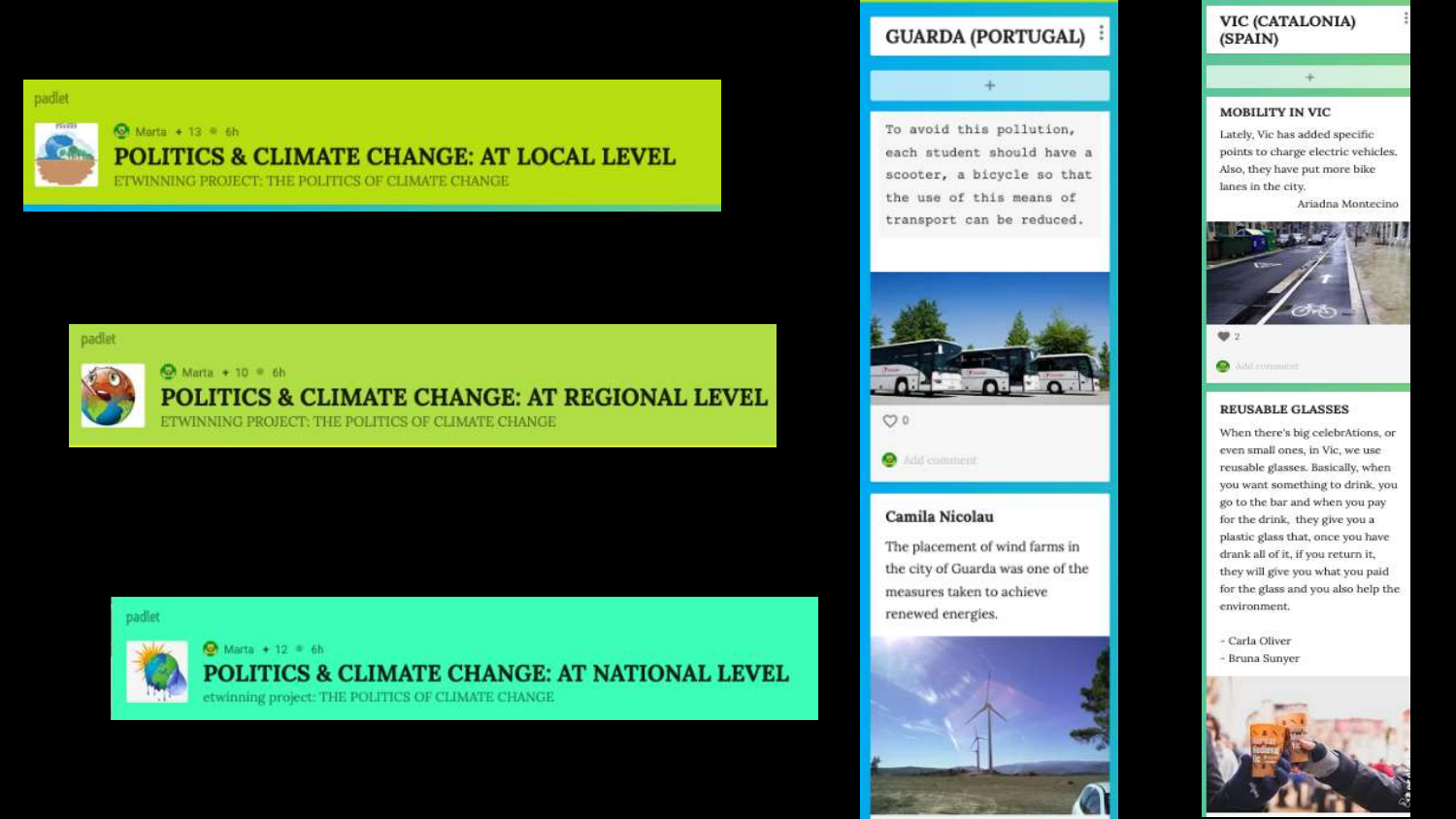## Take part in the UN Actnow Campaign

![](_page_9_Picture_1.jpeg)

**DISCUSSION FORUM:** https://twinspace.etwinning.net/93164/forum/107256

![](_page_9_Picture_3.jpeg)

![](_page_9_Picture_4.jpeg)

When my clothes don't fit me anymore, I threw them to this container,

![](_page_9_Picture_6.jpeg)

they are more cars, then I decided to use the bicycle to come to school

![](_page_9_Picture_8.jpeg)

We have to bring our own bag to don't contamine with only one use plastic bags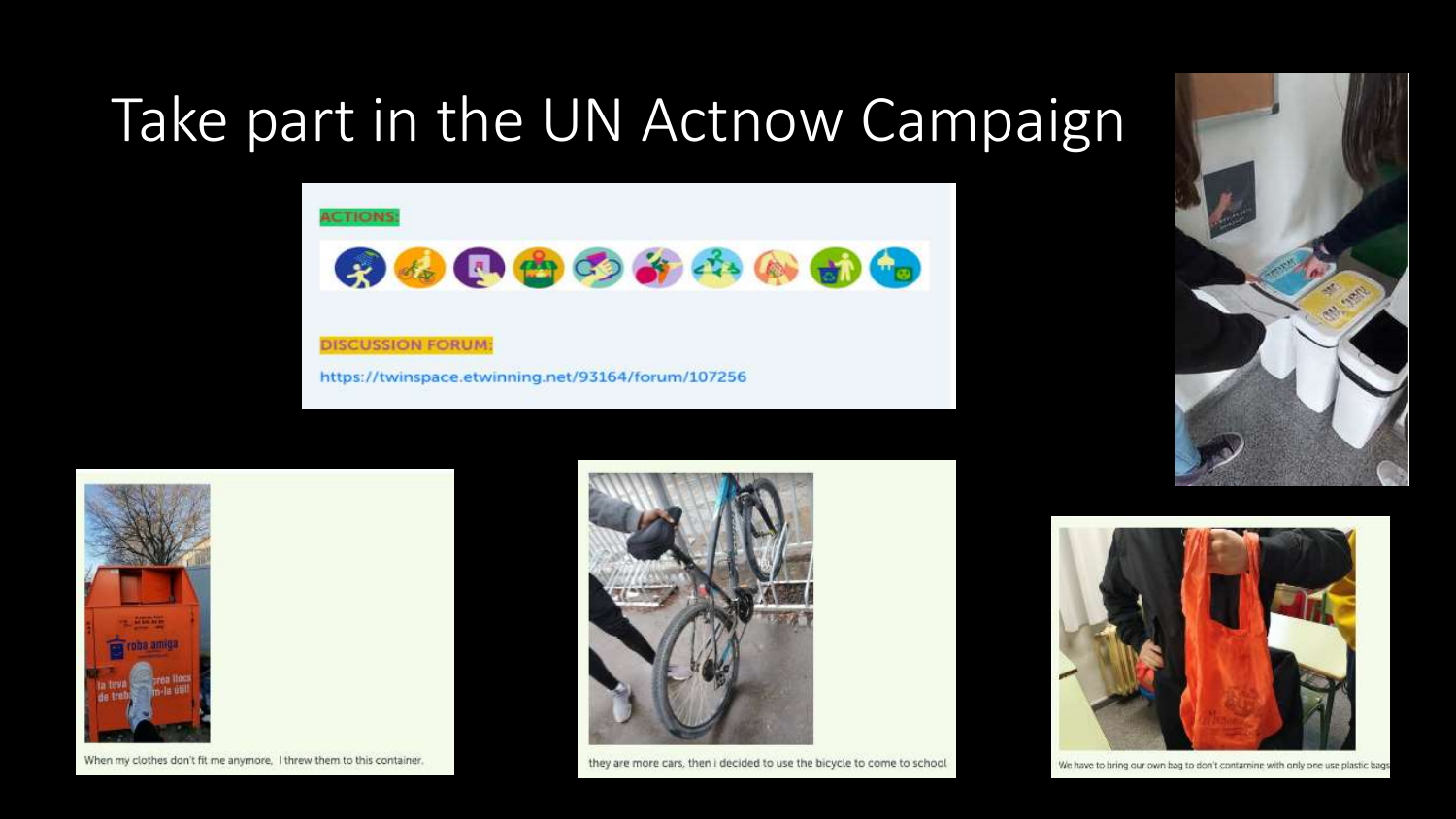### *And more is to come*

# INTERNATIONAL SUMMIT ON CLIMATE CHANGE

- Political Speeches
- Persuasive Techniques
- Public Speaking

![](_page_10_Picture_5.jpeg)